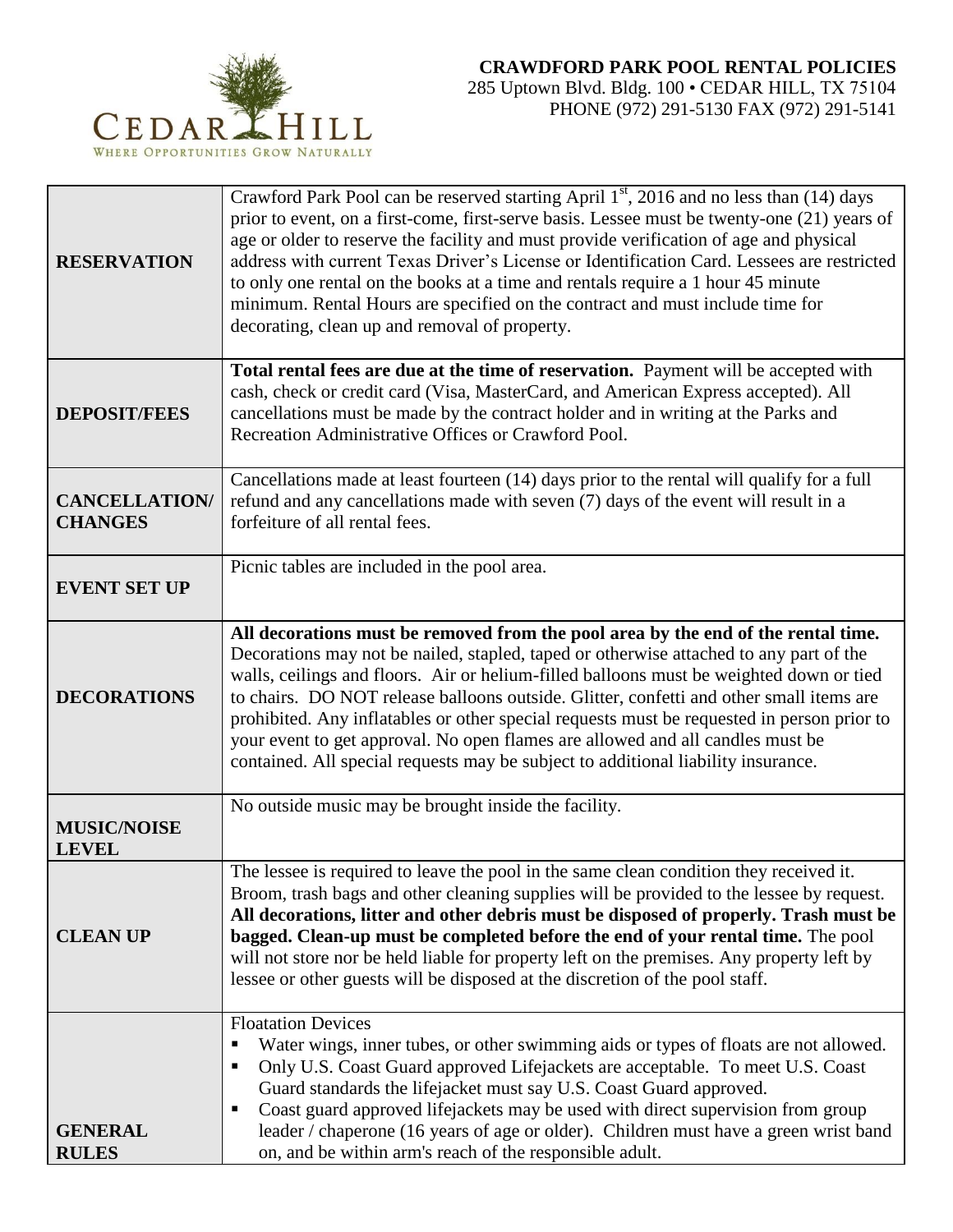|                                  | You may bring a noodle<br>$\blacksquare$                                                                                                                                                                                                                                                                                                                                                                                                                                                                                                                                                                                                                                                                                                                                                                                                                                                                                                                                                                                                                                                                                                                                                                                                                                                                                                                                                                                                                                                                                                                                                                                                                                                                                                                                                                                                                                                                                                                                                                                                                                                                                                                            |
|----------------------------------|---------------------------------------------------------------------------------------------------------------------------------------------------------------------------------------------------------------------------------------------------------------------------------------------------------------------------------------------------------------------------------------------------------------------------------------------------------------------------------------------------------------------------------------------------------------------------------------------------------------------------------------------------------------------------------------------------------------------------------------------------------------------------------------------------------------------------------------------------------------------------------------------------------------------------------------------------------------------------------------------------------------------------------------------------------------------------------------------------------------------------------------------------------------------------------------------------------------------------------------------------------------------------------------------------------------------------------------------------------------------------------------------------------------------------------------------------------------------------------------------------------------------------------------------------------------------------------------------------------------------------------------------------------------------------------------------------------------------------------------------------------------------------------------------------------------------------------------------------------------------------------------------------------------------------------------------------------------------------------------------------------------------------------------------------------------------------------------------------------------------------------------------------------------------|
| <b>CITY</b><br><b>PROVISIONS</b> | Standard City of Cedar Hill Ordinances and facility rules apply.<br>п<br>Crawford Park Pool is a non-smoking building.<br>п<br>No damage to facility, profanity or fighting.<br>$\blacksquare$<br>Lessees may not charge money for programs when renting the facility, including<br>entry fee and concessions, with the exception of IRS designated non-profit<br>organizations.<br>Fireworks, sparklers, smoke bombs, fog machines, etc. are strictly prohibited on the<br>pool property.<br>No live animals, birds, reptiles, insects or amphibians, domestic or otherwise, may<br>enter the pool area without prior written consent. Exceptions will be made in<br>accordance with the Americans with Disability Act.<br>No person, including a person licensed to carry a concealed handgun under Article<br>Е<br>4413(29ee), Texas Revised Civil Statues, shall carry a handgun on or about his or her<br>person on any premises owned, leased, operated or controlled by the City of Cedar<br>Hill.<br>The Crawford Park Pool may, at its sole discretion, and upon twenty (20) days'<br>notice, require Client to obtain public liability and property damage insurance. If so<br>required, the lessee shall provide the Crawford Park Pool with evidence of required<br>insurance at least 10 days prior to the event. Failure to comply by deadline will result<br>in event cancellation. Full deposit and all paid fees will be forfeited in this instance.<br>The Crawford Park Pool retains the exclusive right to deny access for any event<br>which may be offensive, inappropriate, unsafe, unsuitable, or violates the expressed<br>nature of the event. In such case, the Pool Staff may immediately cancel this<br>agreement without advance notice.<br>The Pool Staff, or other designated representative, shall have the right to enter any<br>п<br>portion of the reserved space for any purpose whatsoever.<br>THE CITY OF CEDAR HILL RESERVES THE RIGHT TO SHUT DOWN<br>AN EVENT AT ANY TIME FOR VIOLATIONS OF THE RENTAL<br>CONTRACT OR CITY POLICIES AND ORDINANCES. FULL DEPOSIT<br>AND ALL PAID FEES WILL BE FORFEITED IN THIS INSTANCE. |
| <b>LIABILITY</b>                 | All lessees agree to pay for any damage done to the facility, grounds, or furnishings by<br>themselves, their guests, caterers, decorators, planners, florists, and/or delivery company<br>during or pertaining to their rentals. Notification will be given to the lessee as a soon as<br>damages have been assessed. Lessee will be financially responsible for the cost or<br>repairs mot covered by the deposit. The City of Cedar Hill, is not responsible for anyone<br>injured on the premises, personal property left in the building, or rental equipment used<br>by lessee. Lessee agrees to defend, indemnify, and hold harmless Crawford Park Pool,<br>its agents, representative and employees, each severally and separately, from and against<br>all liability, demands, claims, damages, losses, costs and expense of any kind nature<br>whatsoever, including without limitation any and all costs of defense, made against or<br>incurred or suffered by the Crawford Park Pool, and such indemnities as a direct or<br>indirect result or consequence of injury, sickness, illness or harm, including death,<br>injury, damage or loss to persons or property, including the loss of use thereof, or any                                                                                                                                                                                                                                                                                                                                                                                                                                                                                                                                                                                                                                                                                                                                                                                                                                                                                                                                         |
| <b>LIABILITY</b>                 | cause of action whatsoever arising out of resulting from, or which would not have<br>occurred but for the Rental Agreement or client's use of the premises, facilities or<br>equipment of the Crawford Park Pool. Lessee further agrees to release and acquit<br>Crawford Park Pool, its agents, representatives and employees, from and against any and<br>all liabilities, demands, claims, damages, losses, costs, ad expense of any kind or nature<br>whatsoever, including those enumerated herein.                                                                                                                                                                                                                                                                                                                                                                                                                                                                                                                                                                                                                                                                                                                                                                                                                                                                                                                                                                                                                                                                                                                                                                                                                                                                                                                                                                                                                                                                                                                                                                                                                                                            |